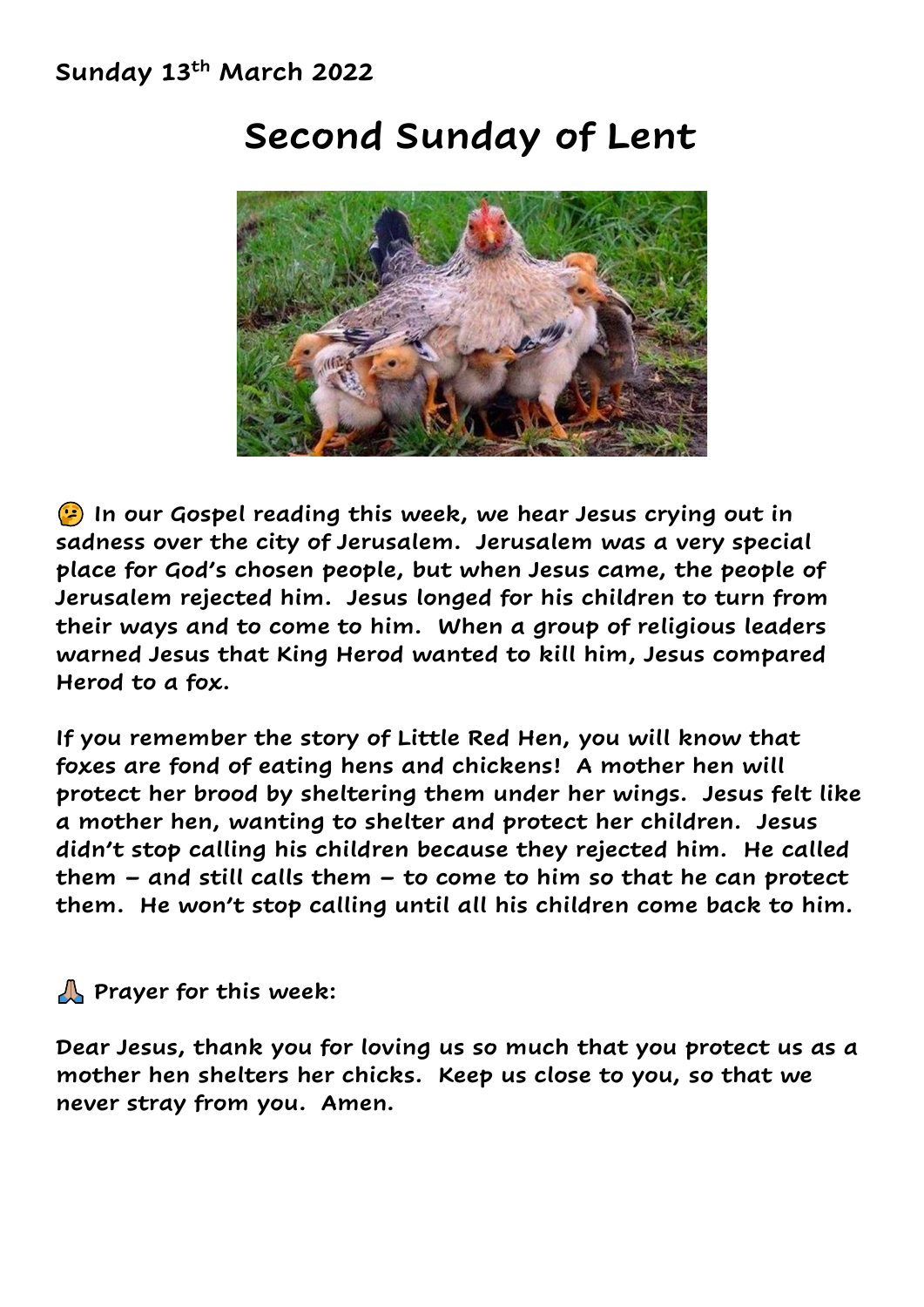## **Jesus Weeps for Jerusalem**

"O Jerusalem, Jerusalem, you who kill the prophets and stone those sent to you, how often I have longed to gather your children together, as a hen gathers her chicks under her wings, but you were not willing!" Luke 13:34 (NIV)



This puzzle is based on Luke 13:31-35 (NIV)



#### **ACROSS**

- 3. Feather-covered limbs a bird uses for flying.
- 5. An animal similar to a wolf or dog that has a long bushy tail.
- 6. To restore to health; to cure of illness.
- 7. An evil supernatural being; a devil.

#### **DOWN**

- 1. One who speaks for God.
- 2. To put to death.
- 4. The purpose or objective which one is trying to reach.
- 6. A female chicken.

| $\sim$<br>v |      | kill | nen |
|-------------|------|------|-----|
| hea         | 'oai |      |     |

#### Can you help this mother hen find her chicks?

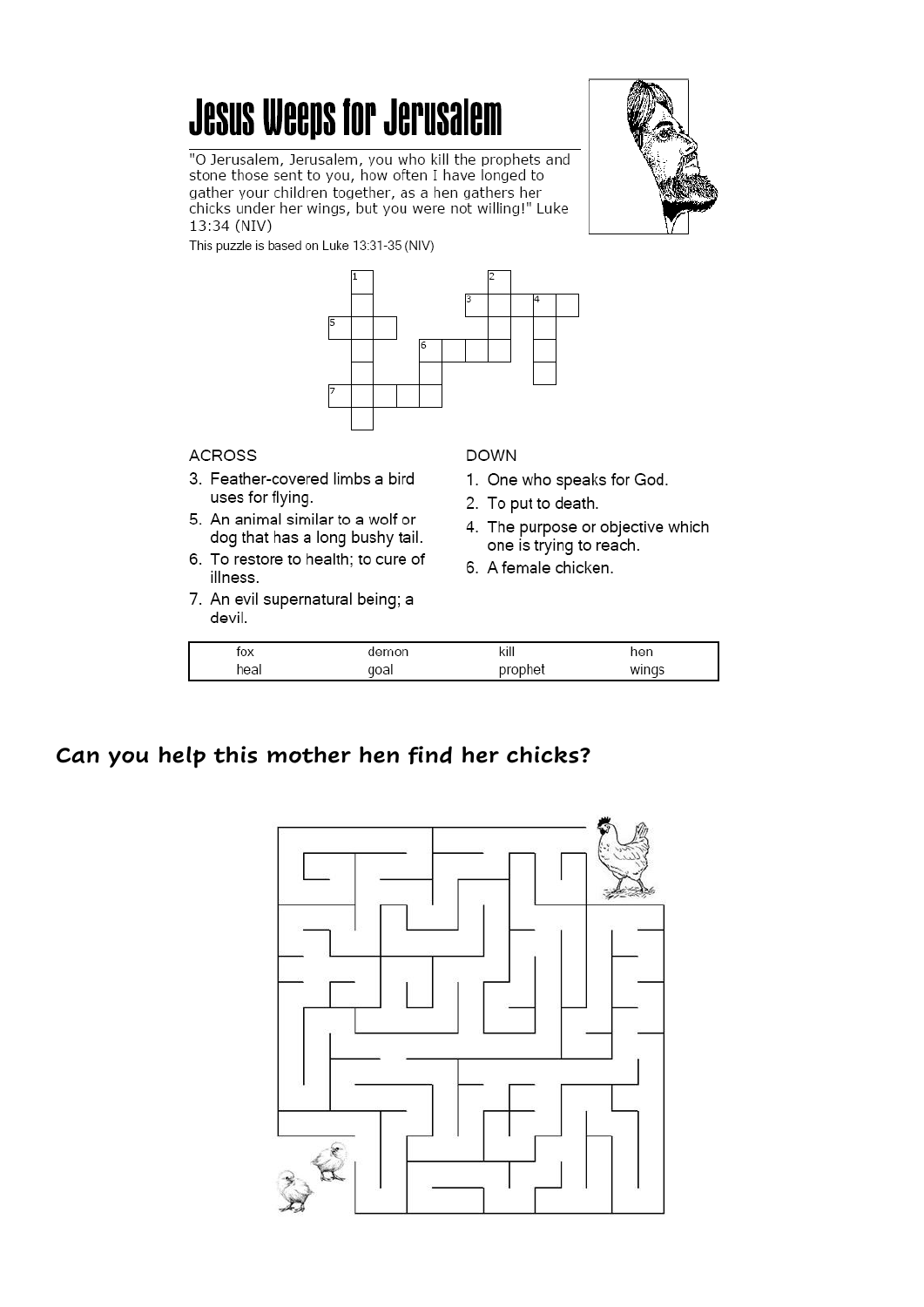# **Jesus Weeps for Jerusalem**

"O Jerusalem, Jerusalem, you who kill the prophets and<br>stone those sent to you, how often I have longed to gather your children together, as a hen gathers her chicks under her wings, but you were not willing!" Luke 13:34 (NIV)



The puzzle is based on Luke 13:31-35 (NIV).

|    |                               |  |  |  |  |  | G G U R B E D K R E K M A B S |   |   |  |
|----|-------------------------------|--|--|--|--|--|-------------------------------|---|---|--|
| G  |                               |  |  |  |  |  | E T W S D C F H K Q E W B W   |   |   |  |
| J. |                               |  |  |  |  |  | T U S P I O P A O H L K K U   |   |   |  |
| Y  |                               |  |  |  |  |  | P E K H R O W O M U A S U T   |   |   |  |
| н  | $\mathsf{L}$                  |  |  |  |  |  | L C M R F E A V C S E H E     |   |   |  |
| В  |                               |  |  |  |  |  | E K G P H M D W L G U E R N   |   |   |  |
|    |                               |  |  |  |  |  | Y W N E P W I N G S D R S E O |   |   |  |
| K  |                               |  |  |  |  |  | T O M O R R O W X Z E I       | H | ா |  |
|    |                               |  |  |  |  |  | B W T E R D H E A L X J R T S |   |   |  |
| В  |                               |  |  |  |  |  | V J O O L V O Q Q F P A A N   |   |   |  |
| D  |                               |  |  |  |  |  | H O R D S X E C X B Q H G O   |   |   |  |
|    |                               |  |  |  |  |  | K G E X G A L M S O Z V P S M |   |   |  |
| D  |                               |  |  |  |  |  | H W A Z O Y A J F J P W H E   |   |   |  |
|    | D G O A L I M N D A N Q U E D |  |  |  |  |  |                               |   |   |  |

| gather  | Herod   | hen   | Jeus      | chicks    |
|---------|---------|-------|-----------|-----------|
| prophet | blessed | goal  | tomorrow  | demons    |
| heal    | name    | stone | Jerusalem | tox       |
| today   | house   | kill  | wings     | Pharisees |